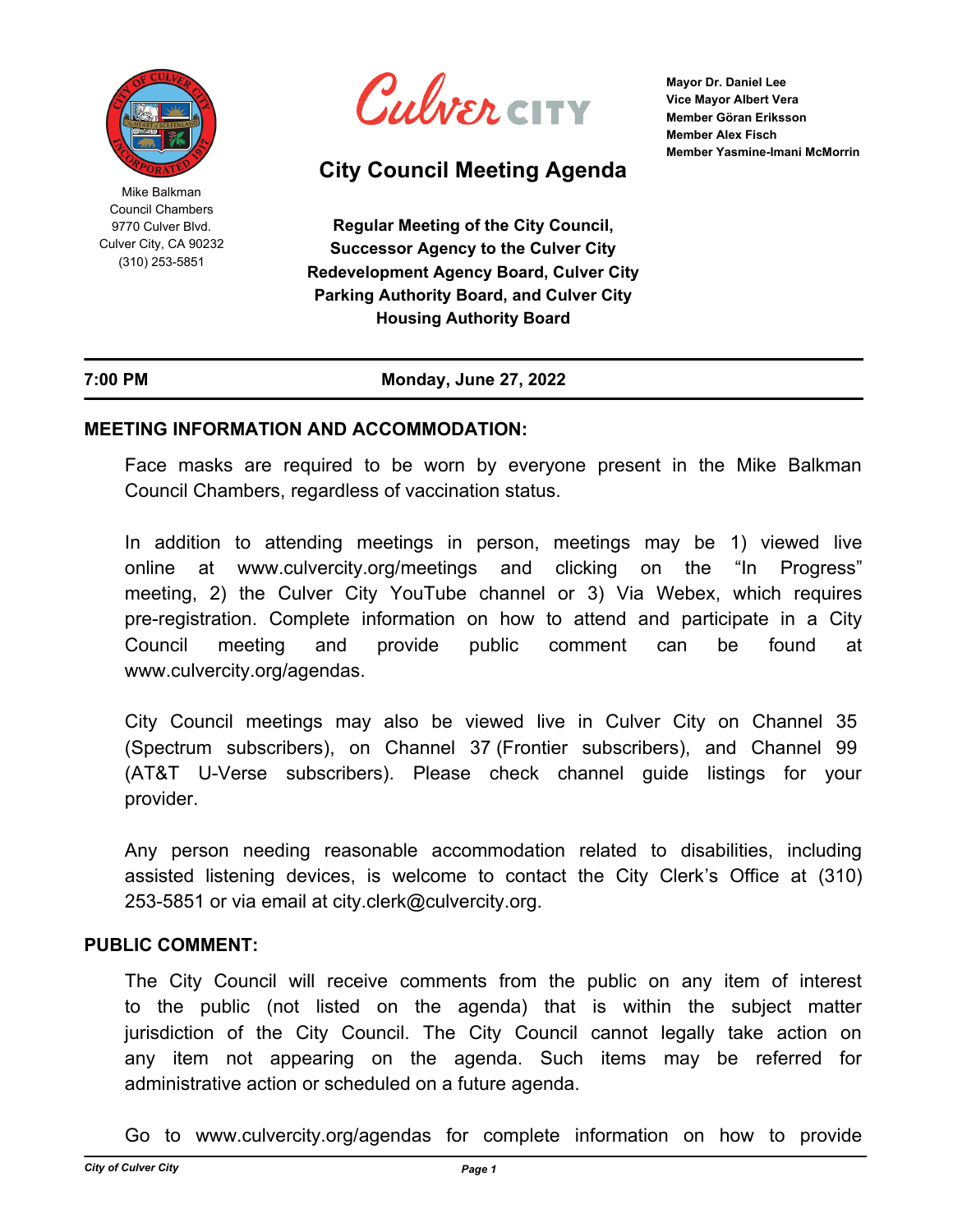written and oral comments.

 WRITTEN COMMENTS: Please provide comments via eComment at www.culvercity.org/meetings. Locate the appropriate meeting and click on the highlighted eComment link. You may need to register once. Written comments may also be sent via public.comment@culvercity.org, or mail. Should you not wish to have your personal contact information placed into the record of the meeting, please submit comments via the eComment portal. Those received 4 hours in advance of the start time will be provided to Council Members and become part of the official record through a motion to receive and file correspondence. Please be advised, written comments WILL NOT be read aloud during the City Council meeting.

 ORAL COMMENTS: We encourage everyone who wishes to speak to register to attend the meeting www.culvercity.org/agendas. Please indicate how you will attend (in-person or virtually) and the agenda item(s) for which you wish to make a comment. In-person attendees may also register to speak upon arrival. Speakers will be called in chronological order, based on when they registered to attend. At the start of each agenda item, staff will read aloud the names of those who have registered and requested to speak on an agenda item. Requests to speak that are received after the start of the public comment period for that agenda item will not be considered until the end of the meeting. A tutorial on Webex Registration is available at Culver City's YouTube page www.youtube.com/cityofculvercitygov.

# **AUTHORITY OF PRESIDING OFFICER:**

Section 611 of the City Charter provides that during any public meeting, all persons shall have the right to address the City Council, and any City commission, board or committee, subject to reasonable rules of decorum and time limits established by ordinance or the presiding officer. Therefore, the presiding officer may, from time to time, establish different time limits than those listed in this Agenda in order to effectively conduct City business. The presiding officer may also, from time to time, re-order the items on the agenda in order to effectively conduct the City Council meeting.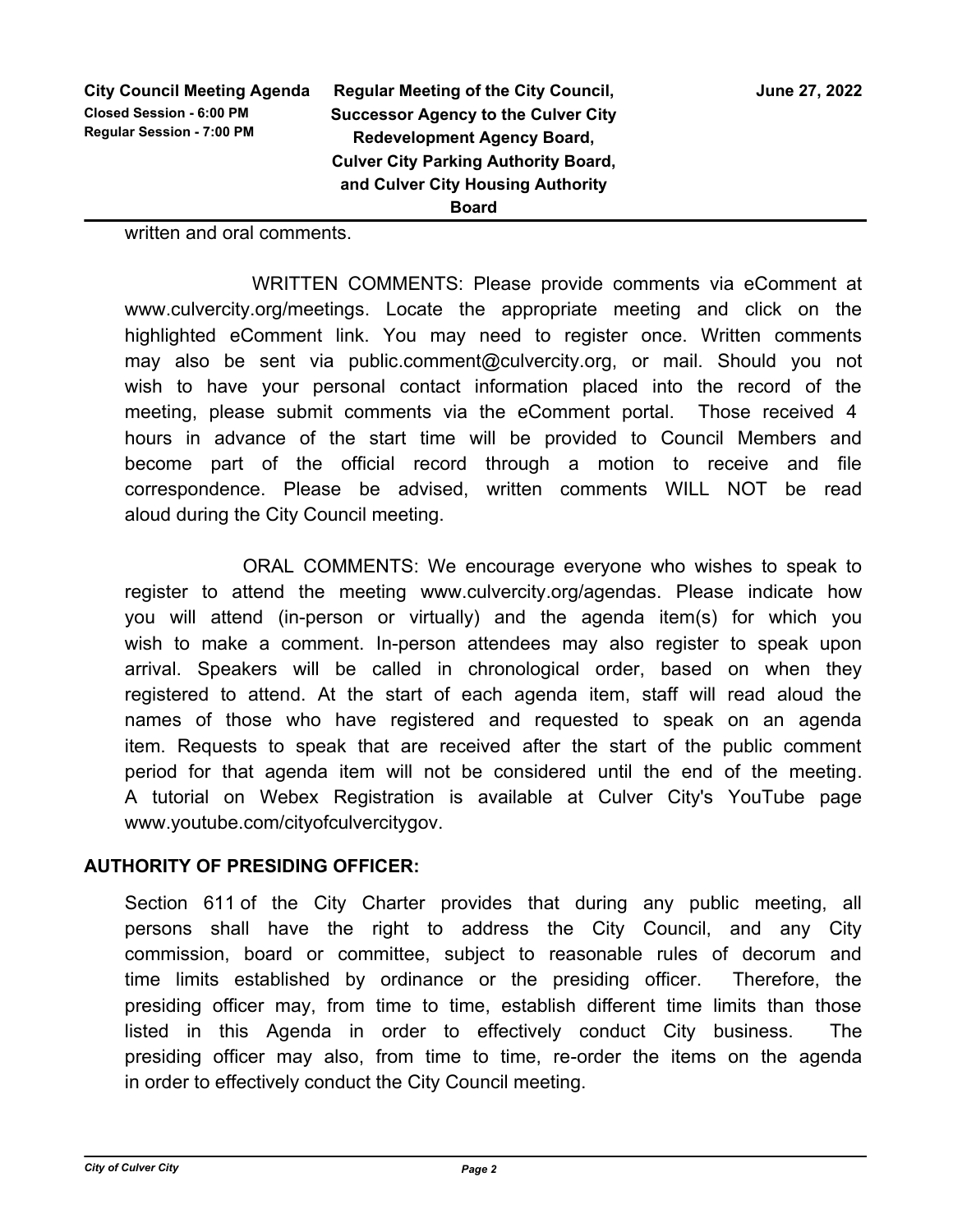# **Regular Meeting of the City Council, State 27, 2022 Successor Agency to the Culver City Redevelopment Agency Board, Culver City Parking Authority Board, and Culver City Housing Authority**

### **Board**

# **AVAILABILITY OF AGENDA PACKETS AND CONSERVATION OF RESOURCES:**

The Agenda, staff reports and attachments are available online at www.culvercity.org/agendas. Members of the public may inspect (at no cost) and/or obtain copies (upon payment of the City's current copying fee) of any regular session item by contacting the City Clerk's Office at City Hall via phone at (310) 253-5851 or email at city.clerk@culvercity.org.

**NOTE: AT OR ABOUT 11:00 P.M., MEMBERS MAY DETERMINE WHETHER TO CONTINUE WITH DISCUSSION OF REMAINING ITEMS ON THE AGENDA OR TO CARRY SOME/ALL OF THE ITEMS OVER TO A FUTURE MEETING DATE.**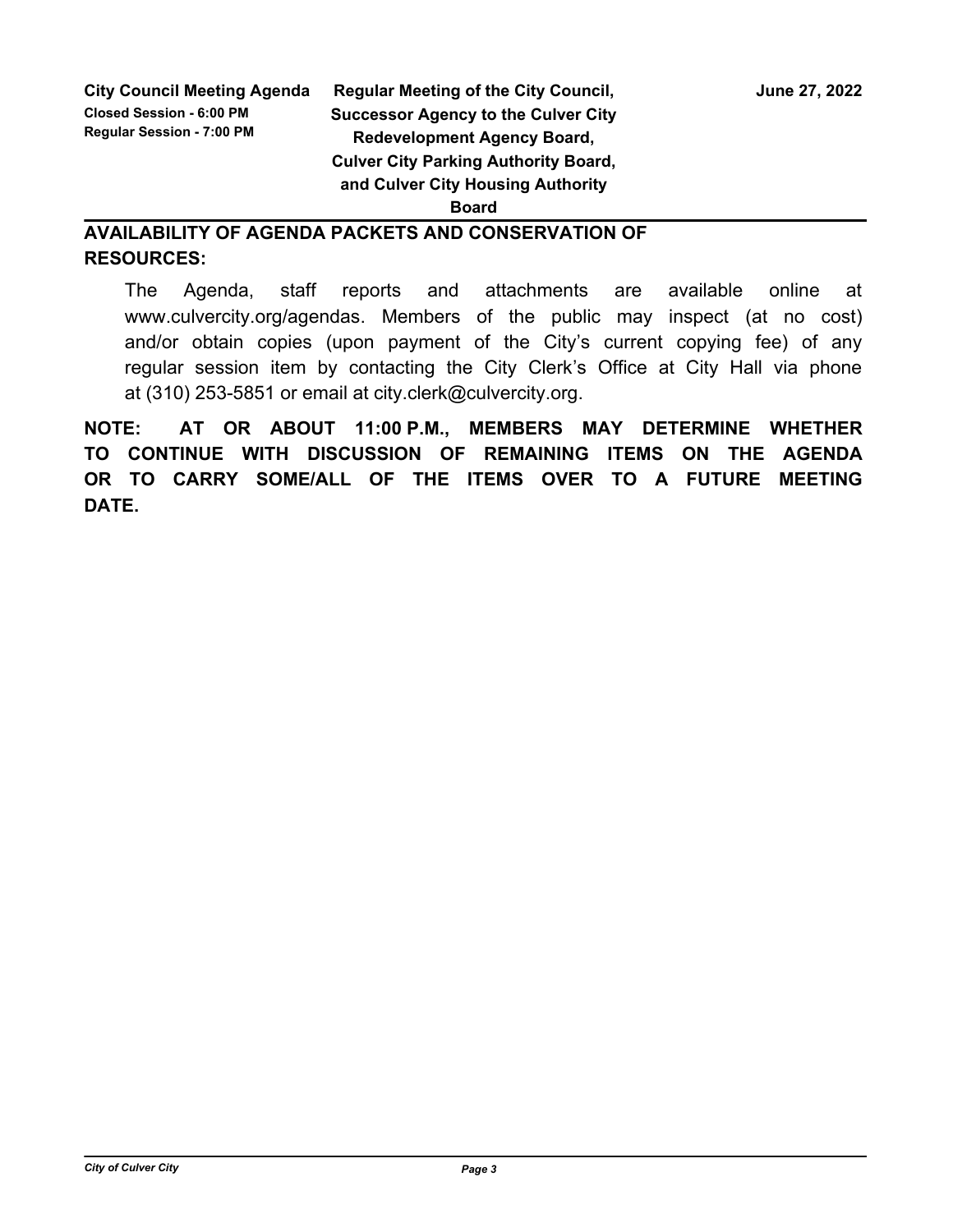### **CALL TO ORDER & ROLL CALL:**

### **CLOSED SESSION - 6:00 PM**

Public requests to discuss Closed Session Items must be filed with the Clerk before Closed Session convenes. The City Council shall convene in closed session to consider the following matter(s):

**CS-1.** [22-1106](http://culver-city.legistar.com/gateway.aspx?m=l&id=/matter.aspx?key=29945) **CC - CONFERENCE WITH LABOR NEGOTIATORS CITY DESIGNATED REPRESENTATIVES: CITY MANAGER JOHN NACHBAR; ASSISTANT CITY MANAGER ONYX JONES** EMPLOYEE ORGANIZATION: CULVER CITY **EMPLOYEES ASSOCIATION: CULVER CITY MANAGEMENT GROUP; CULVER CITY POLICE OFFICERS ASSOCIATION; CULVER CITY FIRE FIGHTERS ASSOCIATION; CULVER CITY POLICE MANAGEMENT GROUP; CULVER CITY FIRE MANAGEMENT ASSOCIATION; EXECUTIVE MANAGEMENT EMPLOYEES PURSUANT TO GOVERNMENT CODE SECTION 54957.6**

**REGULAR SESSION - 7:00 PM**

**PLEDGE OF ALLEGIANCE**

### **REPORT ON ACTION TAKEN IN CLOSED SESSION**

# **COMMUNITY ANNOUNCEMENTS BY MEMBERS/INFORMATION ITEMS FROM STAFF**

Note: Council Members will have up to two minutes each to provide announcements (not including requests to "adjourn in memory".) Any additional announcements and/or requests to place items on a future agenda may be held to the end of the City Council Meeting, after all other business appearing on the agenda has been completed.

# **PRESENTATIONS TO CITY COUNCIL**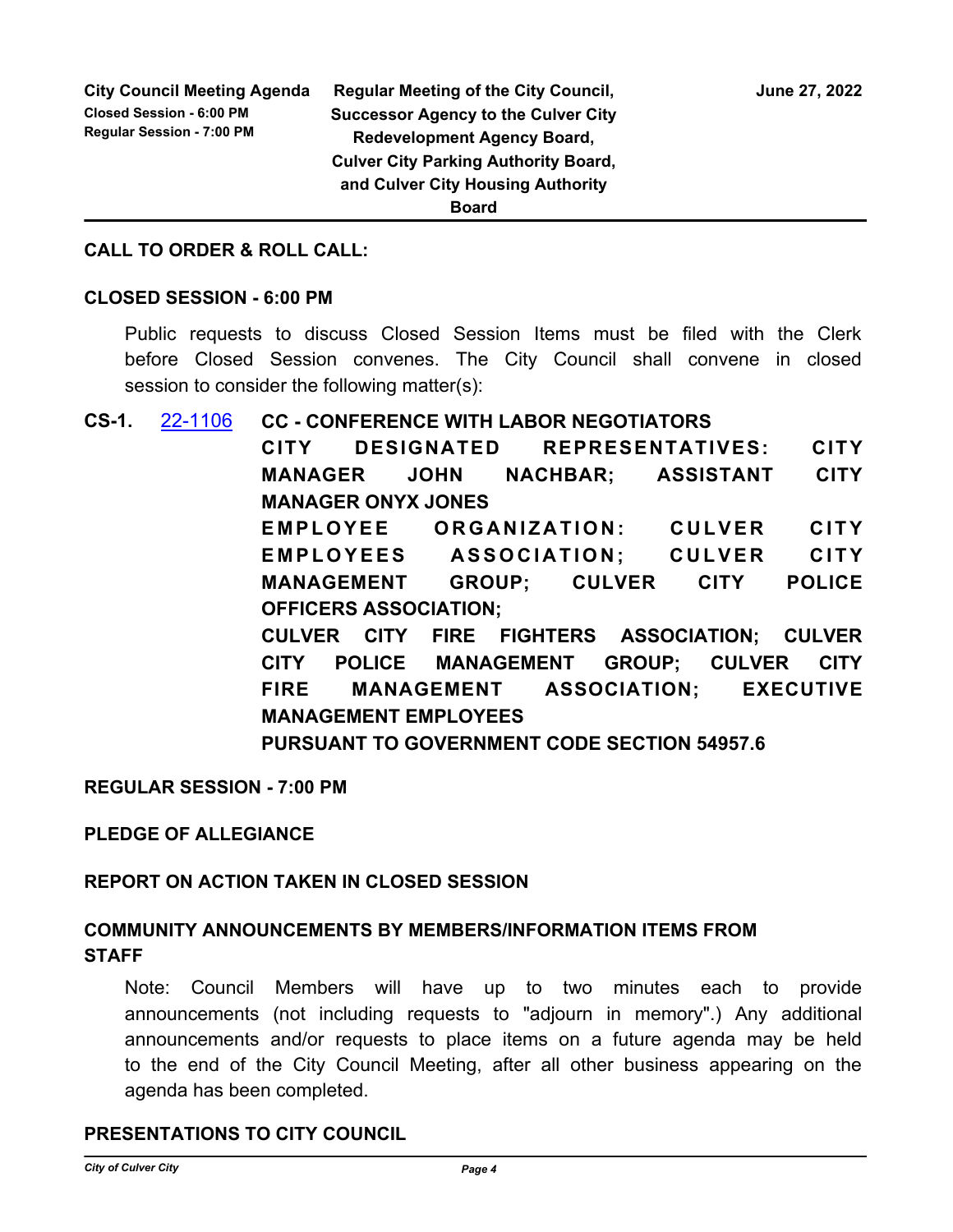|         | <b>City Council Meeting Agenda</b><br><b>Closed Session - 6:00 PM</b><br><b>Regular Session - 7:00 PM</b> |           |                | <b>Regular Meeting of the City Council,</b><br><b>Successor Agency to the Culver City</b><br><b>Redevelopment Agency Board,</b><br><b>Culver City Parking Authority Board,</b><br>and Culver City Housing Authority<br><b>Board</b> |    |     |               | June 27, 2022 |
|---------|-----------------------------------------------------------------------------------------------------------|-----------|----------------|-------------------------------------------------------------------------------------------------------------------------------------------------------------------------------------------------------------------------------------|----|-----|---------------|---------------|
| $P-1$ . | 22-1171                                                                                                   | <b>CC</b> | $\blacksquare$ | <b>PRESENTATION</b>                                                                                                                                                                                                                 | ΟF | THE | <b>CULVER</b> | CITY          |

# **SUSTAINABLE BUSINESS CERTIFICATION PROGRAM AND ANNOUNCEMENT OF THE PROGRAM'S FOURTH YEAR CERTIFICATION RECIPIENTS.**

### **JOINT PUBLIC COMMENT - Items NOT on the Agenda (Limit 20 Minutes)**

Note: All requests to address the City Council (and all other bodies in session) on items of interest to the public that are within the subject matter jurisdiction of the City Council (and all other bodies in session) and NOT on the agenda must be submitted to the City Clerk prior to the calling of this item by the presiding officer. This public comment period shall have an aggregate duration of up to 20 minutes for all bodies in session. Each comment may be up to three minutes in length.

### **RECEIPT AND FILING OF CORRESPONDENCE**

Note: The City Council shall consider a motion to receive and file all written correspondence related to agenda items appearing on this evening's agenda and for all other written documents (including e-mails sent to city.clerk@culvercity.org) on subjects not appearing on the agenda that were received by the City Clerk's Office. Comments received in writing up to four hours before the meeting's regular session start time on the meeting date will be distributed to the City Council Members and become part of the official record of the meeting.

### **ORDER OF THE AGENDA**

Note: The presiding officer or City Council may consider reordering the sequence in which items appearing on this evening's agenda will be considered by the City Council.

### **CONSENT CALENDAR**

Note: Joint Consent and Consent Calendar items are considered to be routine in nature and may be approved by one motion. All requests to address the City Council under these items must be filed with the City Clerk before the Consent Calendar and Joint Consent Calendar are called by the presiding officer. Any Consent Calendar item that is pulled for discussion by a Council Member (not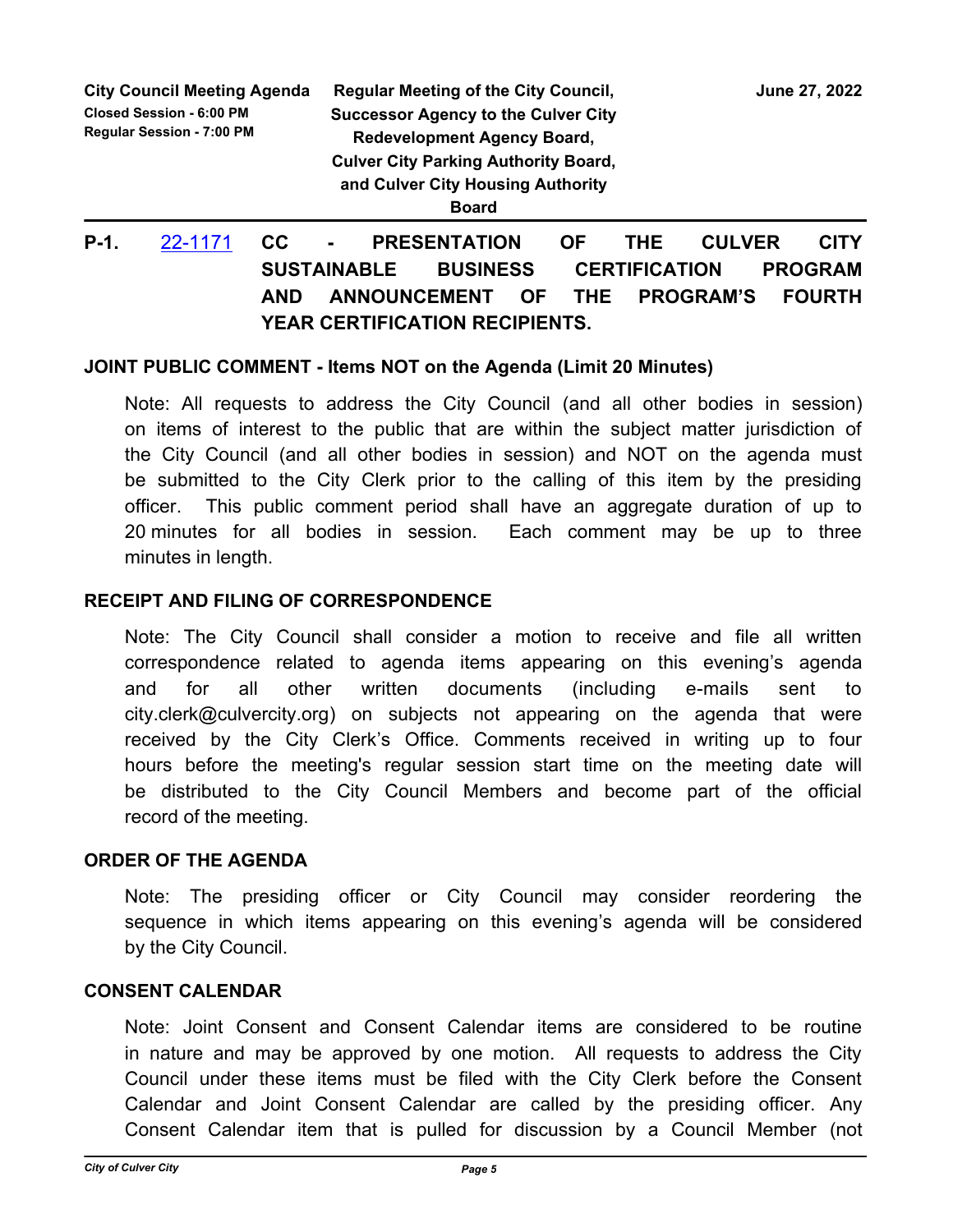**Board**

including brief questions, points of clarification and the like, which can be handled quickly), or because a public comment card(s) has been filed with the City Clerk, may be pulled from the Consent Calendar and considered later in the agenda, at the discretion of the presiding officer or City Council.

**C-1.** [22-1170](http://culver-city.legistar.com/gateway.aspx?m=l&id=/matter.aspx?key=30009) **CC:HA:SA - CONSENT ITEM: APPROVAL OF CASH DISBURSEMENTS FOR JUNE 4, 2022 TO JUNE 17, 2022**

*Attachments:* [Final Cash Disbursements for City Council - 220627.pdf](http://culver-city.legistar.com/gateway.aspx?M=F&ID=aaa99731-f798-45d9-8bcd-886dcbb3f26b.pdf)

**C-2.** [22-1174](http://culver-city.legistar.com/gateway.aspx?m=l&id=/matter.aspx?key=30013) **CC:HA:SA - CONSENT: APPROVAL OF MINUTES OF THE SPECIAL CITY COUNCIL MEETING ON JUNE 6, 2022 AND THE REGULAR CITY COUNCIL MEETING ON JUNE 13, 2022**

Attachments: [CCCC 06062022 Minutes for Approval.pdf](http://culver-city.legistar.com/gateway.aspx?M=F&ID=c21cf505-b132-45ca-9f52-c3ee50691ad1.pdf) [CCCC 06132022 Minutes for Approval.pdf](http://culver-city.legistar.com/gateway.aspx?M=F&ID=b397ed91-7a81-4a76-9531-1ab0ef37fab0.pdf)

- **C-3.** [22-1058](http://culver-city.legistar.com/gateway.aspx?m=l&id=/matter.aspx?key=29897) **CC:PA CONSENT ITEM: APPROVAL OF AN AMENDMENT TO AN EXISTING AGREEMENT WITH ABM INDUSTRIES FOR UNANTICIPATED PARKING FACILITY EXPENSES IN CITY PARKING GARAGES FOR AN AMOUNT NOT-TO-EXCEED \$161,187.**
- **C-4.** [22-1161](http://culver-city.legistar.com/gateway.aspx?m=l&id=/matter.aspx?key=30000) **CC:HA CONSENT ITEM: (1) WAIVER OF FORMAL COMPETITIVE BIDDING PROCEDURES; AND (2) APPROVAL OF AN AMENDMENT TO THE EXISTING PROFESSIONAL SERVICES AGREEMENT WITH ST. JOSEPH'S CENTER TO PERFORM CASE MANAGEMENT, NEEDS ASSESSMENT. JOB DEVELOPMENT SERVICES AND SUPPORTIVE SERVICE REFERRALS FOR THE FAMILY SELF-SUFFICIENCY PROGRAM FOR FISCAL YEARS 2022/2023, 2023/2024 AND 2024/2025 IN AN AGGREGATE AMOUNT NOT-TO-EXCEED \$463,346.**

*Attachments:* [2022-07-25 ATT No.1 FSS-SJC.Contract.pdf](http://culver-city.legistar.com/gateway.aspx?M=F&ID=90f2b9e3-464d-41b2-971f-339b87c08534.pdf)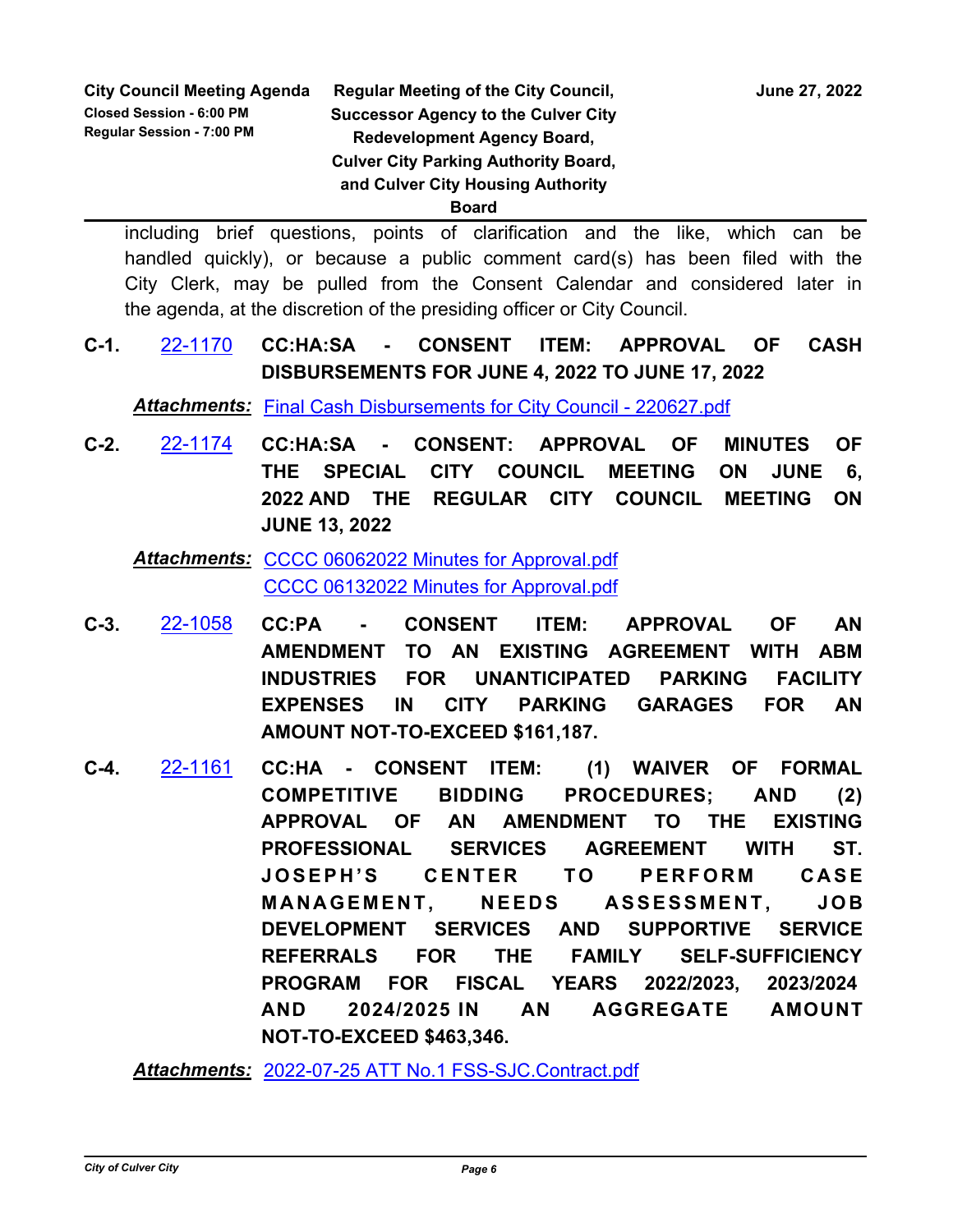**Closed Session - 6:00 PM Regular Session - 7:00 PM** **Regular Meeting of the City Council, State 27, 2022** 

**Successor Agency to the Culver City Redevelopment Agency Board, Culver City Parking Authority Board, and Culver City Housing Authority** 

**Board**

**C-5.** [22-1077](http://culver-city.legistar.com/gateway.aspx?m=l&id=/matter.aspx?key=29916) **CC - CONSENT ITEM: (1) AWARD OF A CONSTRUCTION CONTRACT TO CROSSTOWN ELECTRICAL & DATA, INC., AS THE LOWEST RESPONSIVE AND RESPONSIBLE BIDDER, IN THE AMOUNT OF \$487,985, FOR THE (I) CONSTRUCTION OF THE SEPULVEDA BOULEVARD CHANGEABLE MESSAGE SIGN (CMS) AND TRAFFIC SIGNAL BATTERY BACKUP SYSTEM (BBS) IMPROVEMENT PROJECT, PZ-429, (II) JEFFERSON BOULEVARD AND KELMORE STREET INTERSECTION SAFETY IMPROVEMENT PROJECT, PS-019, ATPL-5240(041) AND (III) JEFFERSON BOULEVARD TRAFFIC SIGNAL COMMUNICATION IMPROVEMENT (CULVER CITY BUS PRIORITY SYSTEM); (2) AUTHORIZATION TO THE PUBLIC WORKS DIRECTOR/CITY ENGINEER TO APPROVE CHANGE ORDERS IN AN AMOUNT NOT-TO-EXCEED \$109,000 (22%); AND (3) FOUR-FIFTHS VOTE REQUIREMENT: APPROVAL A BUDGET AMENDMENT APPROPRIATING \$157,000 OF ACTIVE TRANSPORTATION PROGRAM LOCAL (ATPL) GRANT FUNDS TO PS-019.**

Attachments: 5240(041) PSA FULLY EXECUTED

**C-6.** [22-1078](http://culver-city.legistar.com/gateway.aspx?m=l&id=/matter.aspx?key=29917) **CC - CONSENT ITEM - APPROVAL OF A MEMORANDUM OF UNDERSTANDING (MOU) WITH THE DOWNTOWN BUSINESS ASSOCIATION (DBA) FOR GENERAL MAINTENANCE SERVICES IN DOWNTOWN CULVER CITY (DOWNTOWN) IN AN AMOUNT NOT-TO-EXCEED \$125,457 FOR THE PERIOD OF JULY 1, 2022 THROUGH JUNE 30, 2023.**

*Attachments:* [2022-06-27-CC-ATT-1-DBA\\_MOU\\_07-2022-06-2023.pdf](http://culver-city.legistar.com/gateway.aspx?M=F&ID=91ab6ed4-906a-4d1e-a028-5cb17c9cd173.pdf)

**C-7.** [22-1098](http://culver-city.legistar.com/gateway.aspx?m=l&id=/matter.aspx?key=29937) **CC - CONSENT ITEM: APPROVAL OF A PROFESSIONAL SERVICES AGREEMENT WITH WILLDAN ENGINEERING FOR GENERAL PLANNING SERVICES IN AN AMOUNT NOT-TO-EXCEED \$82,000**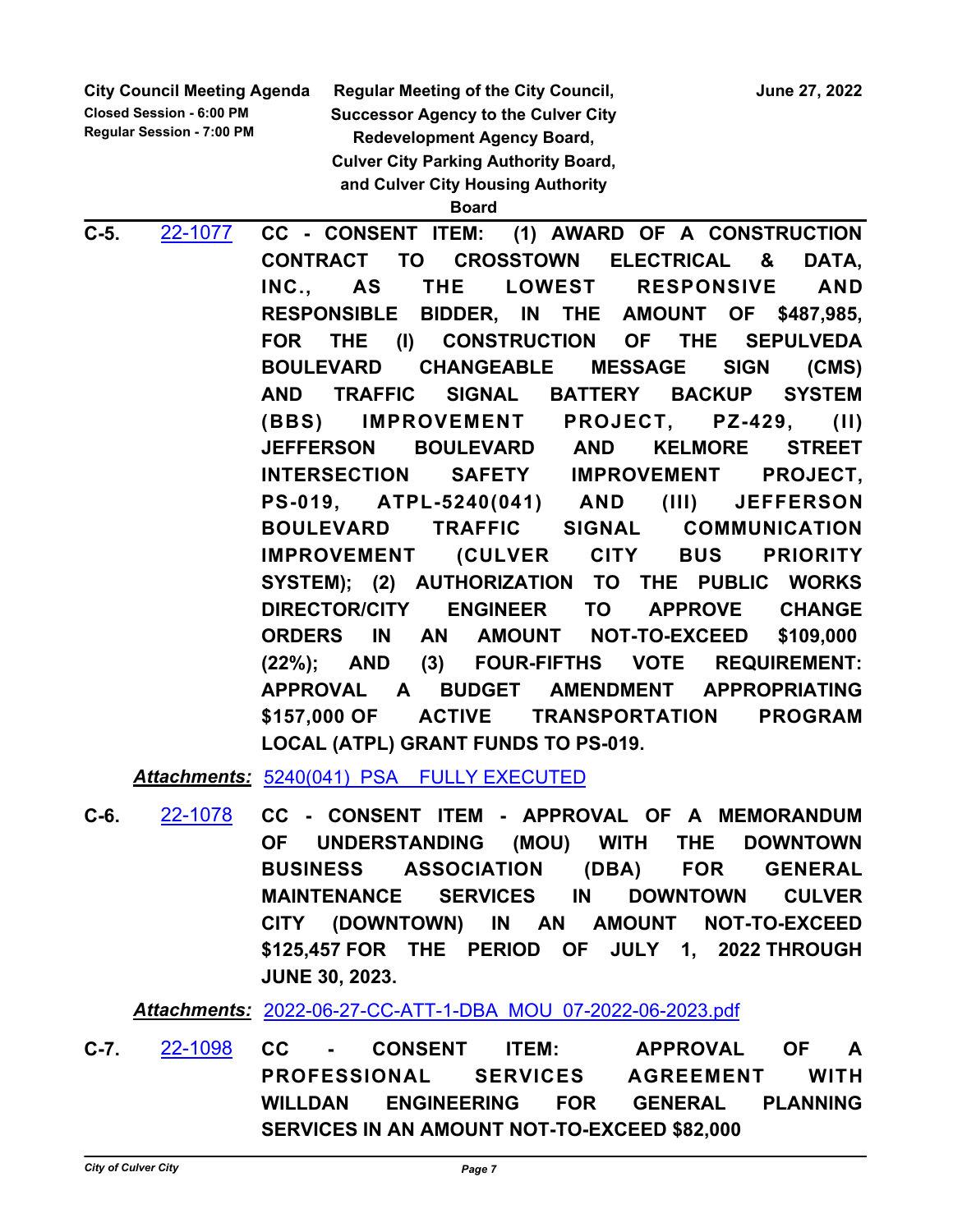**Closed Session - 6:00 PM Regular Session - 7:00 PM**

**Regular Meeting of the City Council, State State State State 37, 2022 Successor Agency to the Culver City Redevelopment Agency Board, Culver City Parking Authority Board, and Culver City Housing Authority Board**

- **C-8.** [22-1126](http://culver-city.legistar.com/gateway.aspx?m=l&id=/matter.aspx?key=29965) **CC CONSENT ITEM (1) APPROVAL OF A PROFESSIONAL SERVICES AGREEMENT WITH SOCAL STORMWATER RUNOFF SOLUTIONS SERVICES INC. FOR STORMWATER CONSULTING SERVICES AT THE CULVER CITY TRANSFER AND RECYCLING STATION IN AN AGGREGATE AMOUNT NOT-TO-EXCEED \$210,000 FOR FY 2022-2023, 2023-2024 AND 2024-2025 (\$70,000 ANNUALLY); AND (2) AUTHORIZATION TO THE CITY MANAGER TO APPROVE TWO ADDITIONAL ONE-YEAR TERMS FOR FY 2025-2026 AND 2026-2027 IN AN ADDITIONAL AMOUNT NOT-TO-EXCEED \$140,000 FOR TWO YEARS (\$70,000 EACH YEAR).**
- **C-9.** [22-1131](http://culver-city.legistar.com/gateway.aspx?m=l&id=/matter.aspx?key=29970) **CC CONSENT ITEM APPROVAL OF A PROFESSIONAL SERVICES AGREEMENT WITH NBS GOVERNMENT FINANCE GROUP FOR ENHANCED TAX ROLL BILLING SERVICES FOR THE SAFE/CLEAN WATER PROTECTION MEASURE (MEASURE CW) AND ENHANCED TAX ROLL BILLING FOR REFUSE COLLECTION SERVICES IN AN AMOUNT NOT-TO-EXCEED \$190,051 FOR A FIVE-YEAR TERM THROUGH FISCAL YEAR 2026-2027.**
- **C-10.** [22-1132](http://culver-city.legistar.com/gateway.aspx?m=l&id=/matter.aspx?key=29971) **CC CONSENT ITEM -APPROVAL OF A MEMORANDUM OF UNDERSTANDING (MOU) WITH THE CITY OF BEVERLY HILLS TO FUND OPERATIONS & MAINTENANCE OF THE CULVER BOULEVARD STORMWATER FILTRATION/RETENTION REGIONAL PROJECT.**

*Attachments:* [2022-06-27-ATT - BH Culver City MOU Agreement-Final](http://culver-city.legistar.com/gateway.aspx?M=F&ID=a8c357e8-2746-41a4-af8e-0b3555068484.pdf)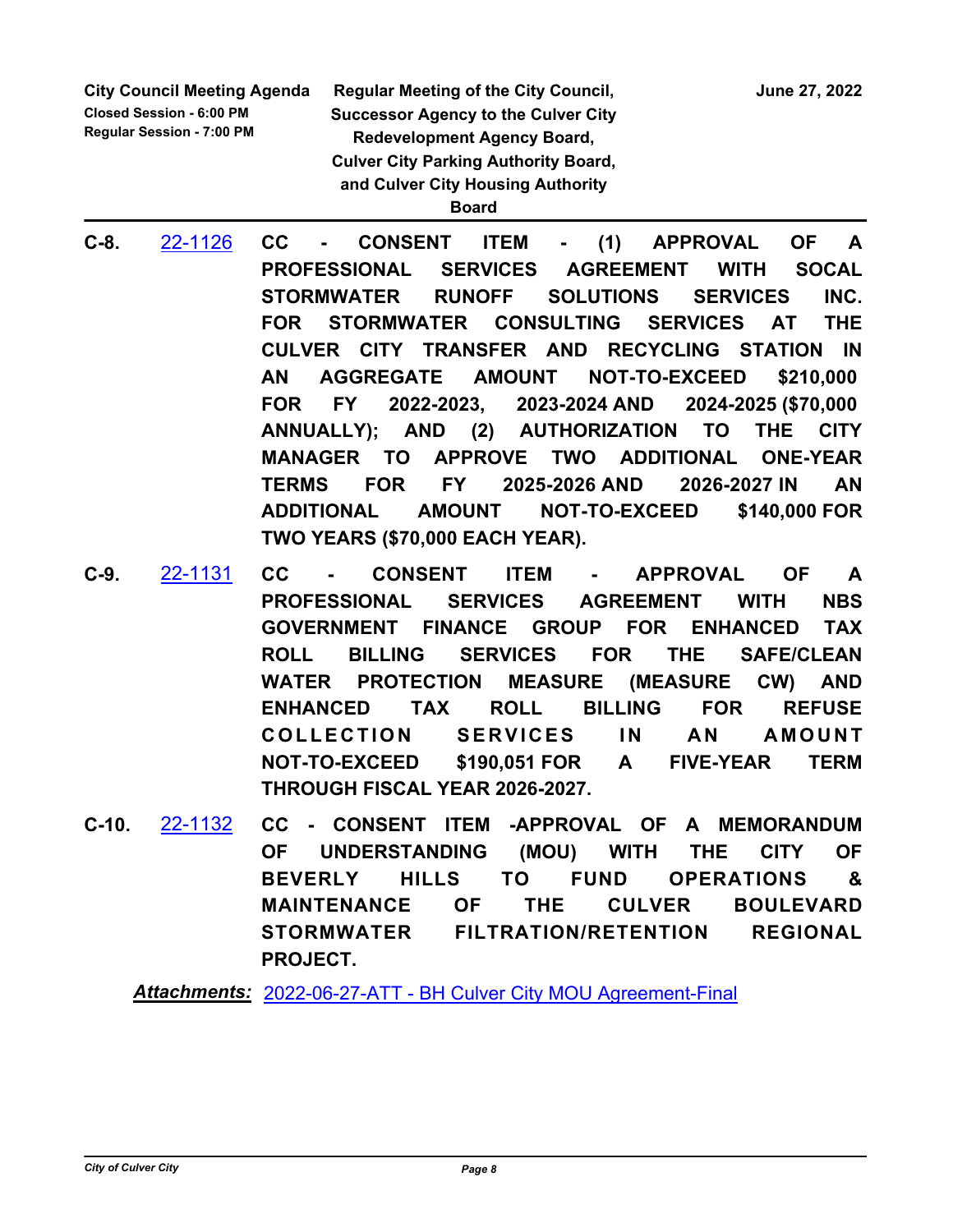**Closed Session - 6:00 PM Regular Session - 7:00 PM**

**Regular Meeting of the City Council, State State State State 37, 2022 Successor Agency to the Culver City Redevelopment Agency Board, Culver City Parking Authority Board, and Culver City Housing Authority** 

**Board**

**C-11.** [22-1133](http://culver-city.legistar.com/gateway.aspx?m=l&id=/matter.aspx?key=29972) **CC - CONSENT ITEM: ADOPTION OF A RESOLUTION (1) APPROVING THE ENGINEER'S REPORT FOR HIGUERA STREET LANDSCAPING AND LIGHTING MAINTENANCE DISTRICT; (2) DECLARING THE INTENTION TO ORDER THE LEVY OF ANNUAL ASSESSMENTS FOR FISCAL YEAR 2022/2023; AND (3) SETTING THE DATE, TIME, AND PLACE OF THE PUBLIC HEARING**

[Engineer's Report - 2022 Higuera Street .pdf](http://culver-city.legistar.com/gateway.aspx?M=F&ID=540f3e0e-4c82-4006-9239-b43410f5277d.pdf) *Attachments:* [Resolution of Intention - Higuera.pdf](http://culver-city.legistar.com/gateway.aspx?M=F&ID=633e1a3c-113a-4233-af5b-55e65e21ce55.pdf)

- **C-12.** [22-1134](http://culver-city.legistar.com/gateway.aspx?m=l&id=/matter.aspx?key=29973) **CC CONSENT ITEM: ADOPTION OF A RESOLUTION (1) APPROVING THE ENGINEER'S REPORT FOR LANDSCAPE MAINTENANCE DISTRICT NUMBER 1; (2) DECLARING THE INTENTION TO ORDER THE LEVY OF ANNUAL ASSESSMENTS FOR FISCAL YEAR 2022/2023; AND (3) SETTING THE DATE, TIME, AND PLACE FOR THE PUBLIC HEARING.**
	- Attachments: Engineer's Report 2022 Landscape Maintenance District 1 .pdf [Resolution of Intention - LMD1.pdf](http://culver-city.legistar.com/gateway.aspx?M=F&ID=46bf7168-9815-4178-9b41-a12e05104be6.pdf)
- **C-13.** [22-1152](http://culver-city.legistar.com/gateway.aspx?m=l&id=/matter.aspx?key=29991) **CC CONSENT ITEM: APPROVAL OF AMENDMENT TO**  THE EXISTING PROFESSIONAL SERVICES **AGREEMENT WITH COLANTUONO HIGHSMITH WHATLEY, PC FOR LEGAL SERVICES ON AN AS-NEEDED BASIS.**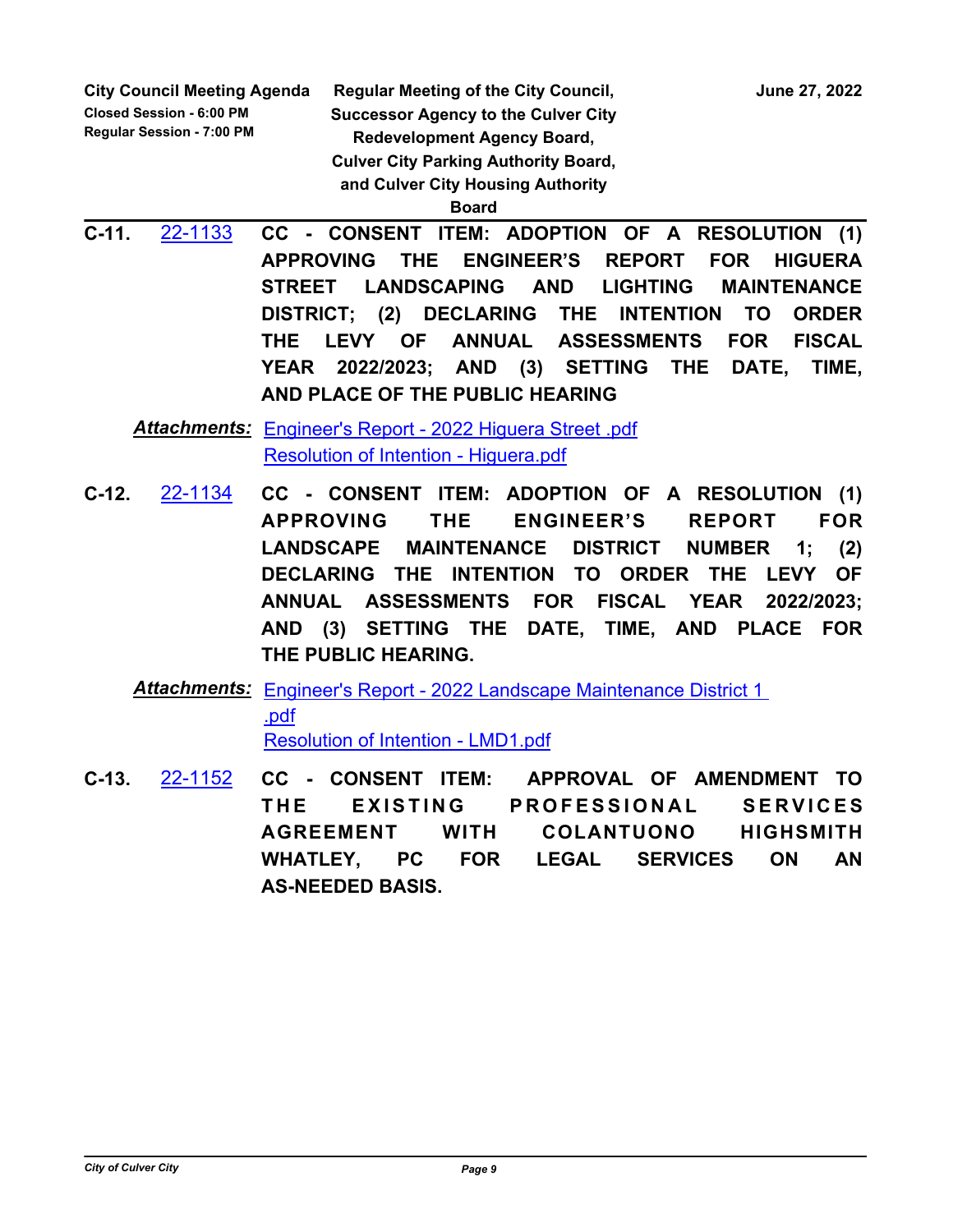**Closed Session - 6:00 PM Regular Session - 7:00 PM** **Regular Meeting of the City Council, State State State State 37, 2022** 

**Successor Agency to the Culver City Redevelopment Agency Board, Culver City Parking Authority Board, and Culver City Housing Authority Board**

**C-14.** [22-1159](http://culver-city.legistar.com/gateway.aspx?m=l&id=/matter.aspx?key=29998) **CC - CONSENT ITEM: (1) APPROVAL OF A TWO-YEAR PROFESSIONAL SERVICES AGREEMENT WITH WALK 'N ROLLERS, FOR CONSULTING SERVICES IN THE SAFE ROUTES TO SCHOOL EDUCATION PROGRAM (SRTS), A JOINT PROJECT OF THE CULVER CITY UNIFIED SCHOOL DISTRICT (CCUSD) AND THE CITY OF CULVER CITY (CITY), IN AN AMOUNT NOT-TO-EXCEED \$152,000; (2) AUTHORIZATION TO ACCEPT GRANT FUNDS FROM THE OFFICE OF TRAFFIC SAFETY GRANT PS22004, IN THE AMOUNT OF \$75,000; (3) FOUR-FIFTHS VOTE REQUIREMENT: APPROVAL OF A RELATED BUDGET AMENDMENT TO ALLOCATE THE GRANT FUNDS; (4) APPROVAL OF A PROFESSIONAL SERVICES AGREEMENT WITH WALK 'N ROLLERS, FOR CONSULTING SERVICES IN THE OFFICE OF TRAFFIC SAFETY GRANT PS22004, IN AN AMOUNT NOT-TO-EXCEED \$25,000; AND (5) AUTHORIZATION TO STAFF TO PURCHASE THROUGH WALK 'N ROLLERS, BICYCLE AND PEDESTRIAN SAFETY EQUIPMENT AND EDUCATIONAL MATERIALS, IN AN AMOUNT NOT-TO-EXCEED \$21,500.**

**C-15.** [22-1181](http://culver-city.legistar.com/gateway.aspx?m=l&id=/matter.aspx?key=30020) **CC - CONSENT ITEM: APPROVAL OF AMENDMENT TO EXISTING PROFESSIONAL SERVICES AGREEMENT WITH AON RISK INSURANCE SERVICES WEST, INC. TO CONTINUE PROVIDING BROKER SERVICES FOR THE CITY'S INSURANCE PROGRAMS THROUGH JUNE 30, 2023**

# **PUBLIC HEARINGS AND ACTION ITEMS**

Note: The Public Hearing or Action Item with the most public comment cards on file with the City Clerk may be considered by the City Council as the first item, at the discretion of the presiding officer or City Council. The remaining Public Hearing and Action items shall be considered in the order they appear on the agenda, unless re-ordered by the presiding officer or City Council.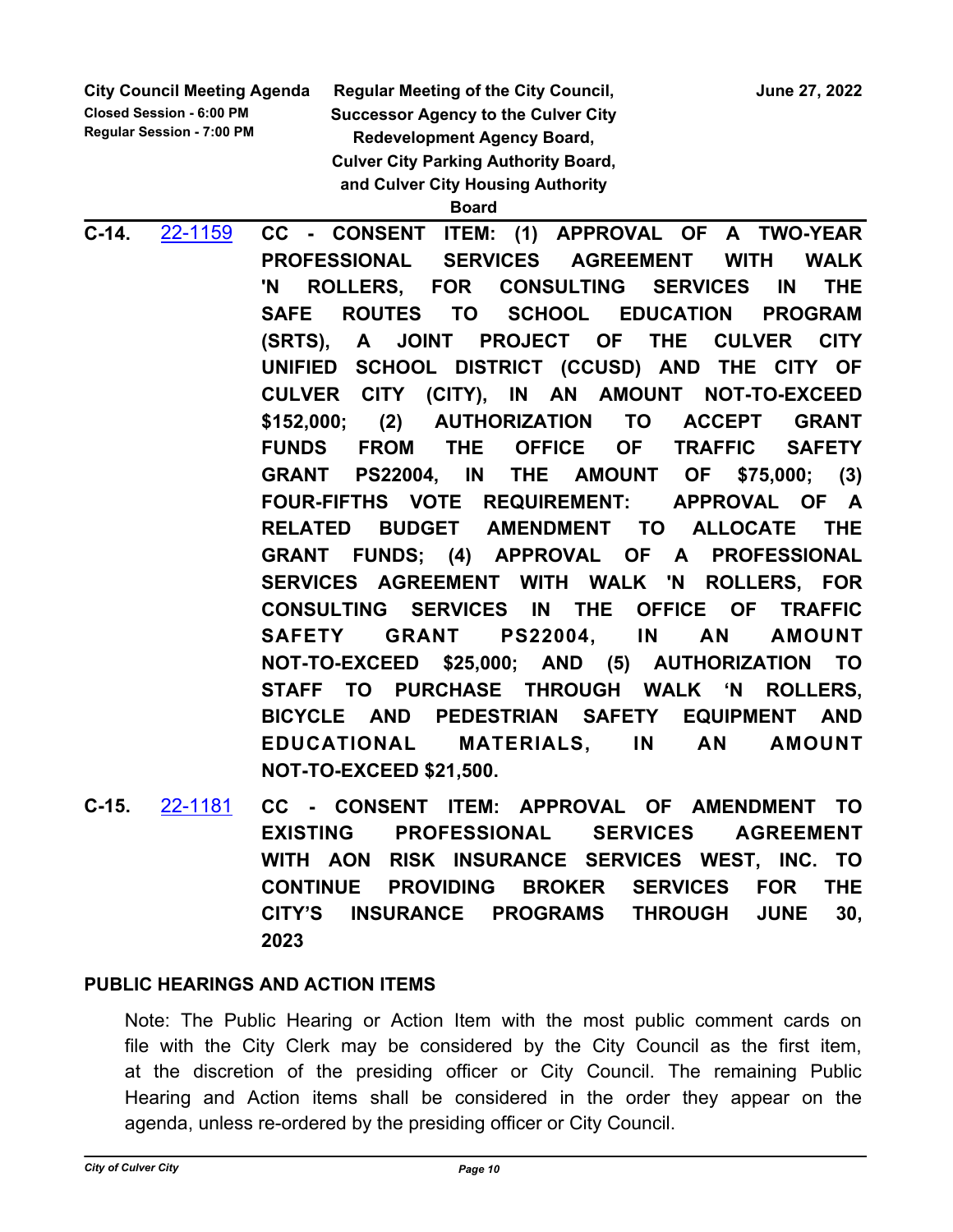### **City Council Meeting Agenda Closed Session - 6:00 PM Regular Session - 7:00 PM**

**Regular Meeting of the City Council, State 27, 2022 Successor Agency to the Culver City Redevelopment Agency Board, Culver City Parking Authority Board, and Culver City Housing Authority Board**

### **PUBLIC HEARINGS**

**PH-1.** [22-1102](http://culver-city.legistar.com/gateway.aspx?m=l&id=/matter.aspx?key=29941) **CC:SA:HA:PA - PUBLIC HEARING: (1) ADOPTION OF A CITY COUNCIL RESOLUTION APPROVING AND ADOPTING THE ANNUAL APPROPRIATIONS LIMIT FOR FISCAL YEAR (FY) 2022/2023; (2) ADOPTION OF RESPECTIVE RESOLUTIONS ADOPTING THE FY 2022/2023 BUDGET FOR THE CITY OF CULVER CITY, THE SUCCESSOR AGENCY TO THE CULVER CITY REDEVELOPMENT AGENCY, THE CULVER CITY HOUSING AUTHORITY, AND THE CULVER CITY PARKING AUTHORITY; AND (3) ADOPTION OF A RESOLUTION APPROVING SALARY SCHEDULES FOR MISCELLANEOUS EMPLOYEES, POLICE SAFETY EMPLOYEES AND FIRE SAFETY EMPLOYEES EFFECTIVE JULY 1, 2022.**

**Attachments: [Gann Limit Resolution 22-23.pdf](http://culver-city.legistar.com/gateway.aspx?M=F&ID=79846c68-d351-4919-b49b-05582bc1c621.pdf)** [2022-23 Adopted Budget Resolution-City.pdf](http://culver-city.legistar.com/gateway.aspx?M=F&ID=e535b354-2fa4-4d1b-91be-acabf2222f8c.pdf) [2022-23 Adopted Budget Resolution - Successor Agency.pdf](http://culver-city.legistar.com/gateway.aspx?M=F&ID=e9241f40-62cd-4aca-a774-76b922e10dfb.pdf) [2022-23 Adopted Budget Resolution - Housing Authority.pdf](http://culver-city.legistar.com/gateway.aspx?M=F&ID=935335f7-c3c7-4839-a2ec-b3ba548824b6.pdf) [2022-23 Adopted Budget Resolution - Parking Authority.pdf](http://culver-city.legistar.com/gateway.aspx?M=F&ID=fb22f80c-a353-474f-88ad-555b2da27e57.pdf) [ADJUSTMENTS to Proposed Budget for 22-23.pdf](http://culver-city.legistar.com/gateway.aspx?M=F&ID=83b09fde-a0b5-4c51-b696-455e319443b5.pdf) [Employee Salary Schedule Resolution July 2022](http://culver-city.legistar.com/gateway.aspx?M=F&ID=af92cebc-f4d5-4543-b70f-d63b5e3e4be7.pdf) [2022-23 CIP Budget.pdf](http://culver-city.legistar.com/gateway.aspx?M=F&ID=6a1d3b50-96cb-4d93-b2e2-8bd58d9f5bc3.pdf)

### **ACTION ITEMS**

**A-1.** [22-1107](http://culver-city.legistar.com/gateway.aspx?m=l&id=/matter.aspx?key=29946) **CC - ACTION ITEM: (1) CONSIDERATION OF RECOMMENDATION FROM CULTURAL AFFAIRS COMMISSION REGARDING A \$35,000 LOAN FROM CITY TO CULVER CITY ARTS FOUNDATION; AND (2) DISCUSSION AND DIRECTION TO CITY MANAGER AS DEEMED APPROPRIATE**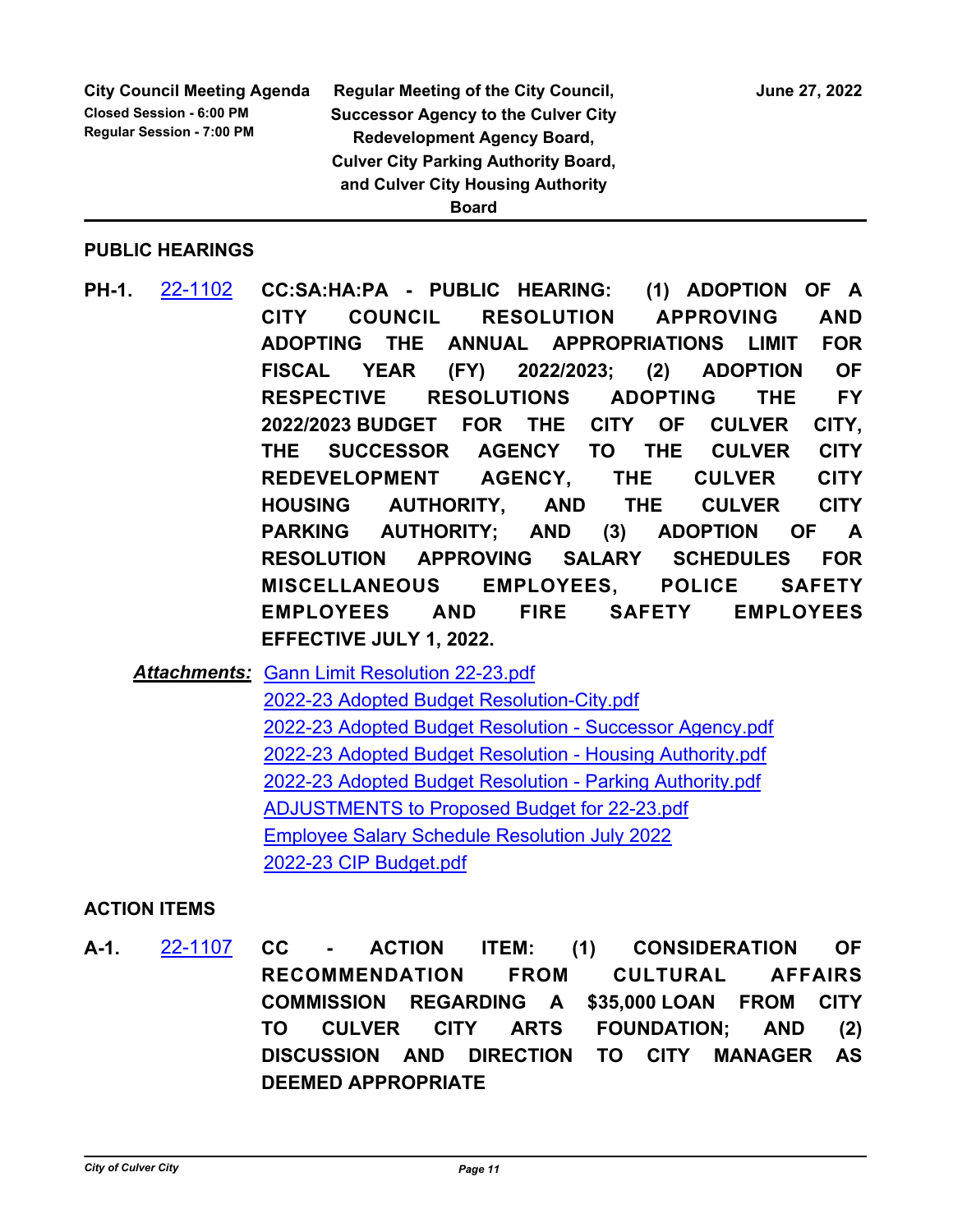**Closed Session - 6:00 PM Regular Session - 7:00 PM**

**Regular Meeting of the City Council, State State State State 37, 2022 Successor Agency to the Culver City Redevelopment Agency Board, Culver City Parking Authority Board, and Culver City Housing Authority Board**

Attachments: 22-06-13 ATT No. 1 2019 Memorandum of Understanding Between the City of Culver City and Culver City Arts Foundation [22-06-13\\_ATT No. 2\\_Culver Arts Letter Dated April 7, 2022](http://culver-city.legistar.com/gateway.aspx?M=F&ID=e1663ed6-26c3-4035-8de1-57c1d4cee3b4.pdf) 22-06-13 ATT No. 3 Loan Reconciliation - Grant Funding Overview (2019 through 2022) 22-06-13 ATT No. 4 Culver Arts Treasurer's Report - May 1, 2022

- **A-2.** [22-1173](http://culver-city.legistar.com/gateway.aspx?m=l&id=/matter.aspx?key=30012) **CC:HA ACTION ITEM: (1) STATUS UPDATE ON THE IMPLEMENTATION OF THE HOMEKEY ROUND 2 GRANT AWARD OF \$26.6 MILLION FOR MOTEL CONVERSION OF 3868 AND 3900 SEPULVEDA BOULEVARD; AND (2) APPROVAL OF A THREE-YEAR PROFESSIONAL SERVICES AGREEMENT WITH EXODUS RECOVERY INC., AS LEAD SUPPORTIVE SERVICE PROVIDER, OPERATOR AND PROPERTY MANAGER OF THE 74**  UNIT (PLUS TWO MANAGER UNITS) **SERVICE-ENRICHED INTERIM AND PERMANENT**  SUPPORTIVE HOUSING HOMEKEY MOTEL **CONVERSION PROJECT FOR FISCAL YEARS 22/23 THROUGH 24/25 IN AN AGGREGATE AMOUNT NOT-TO-EXCEED \$12,189,429 (FY 22/23 \$4,043,019; FY 23/24 \$4,013,010; FY 24/25 \$4,133,400).**
- **A-3.** [22-1175](http://culver-city.legistar.com/gateway.aspx?m=l&id=/matter.aspx?key=30014) **CC ACTION ITEM: (1) REVIEW AND DISCUSSION OF UPDATE, INFORMATIONAL MATERIALS AND SURVEY REGARDING COMPREHENSIVE REVISIONS TO ZONING CODE REQUIREMENTS AND STANDARDS RELATING TO REQUIRED OFF-STREET PARKING CITYWIDE; AND (2) DIRECTION RELATED TO DISCUSSION ITEMS.**